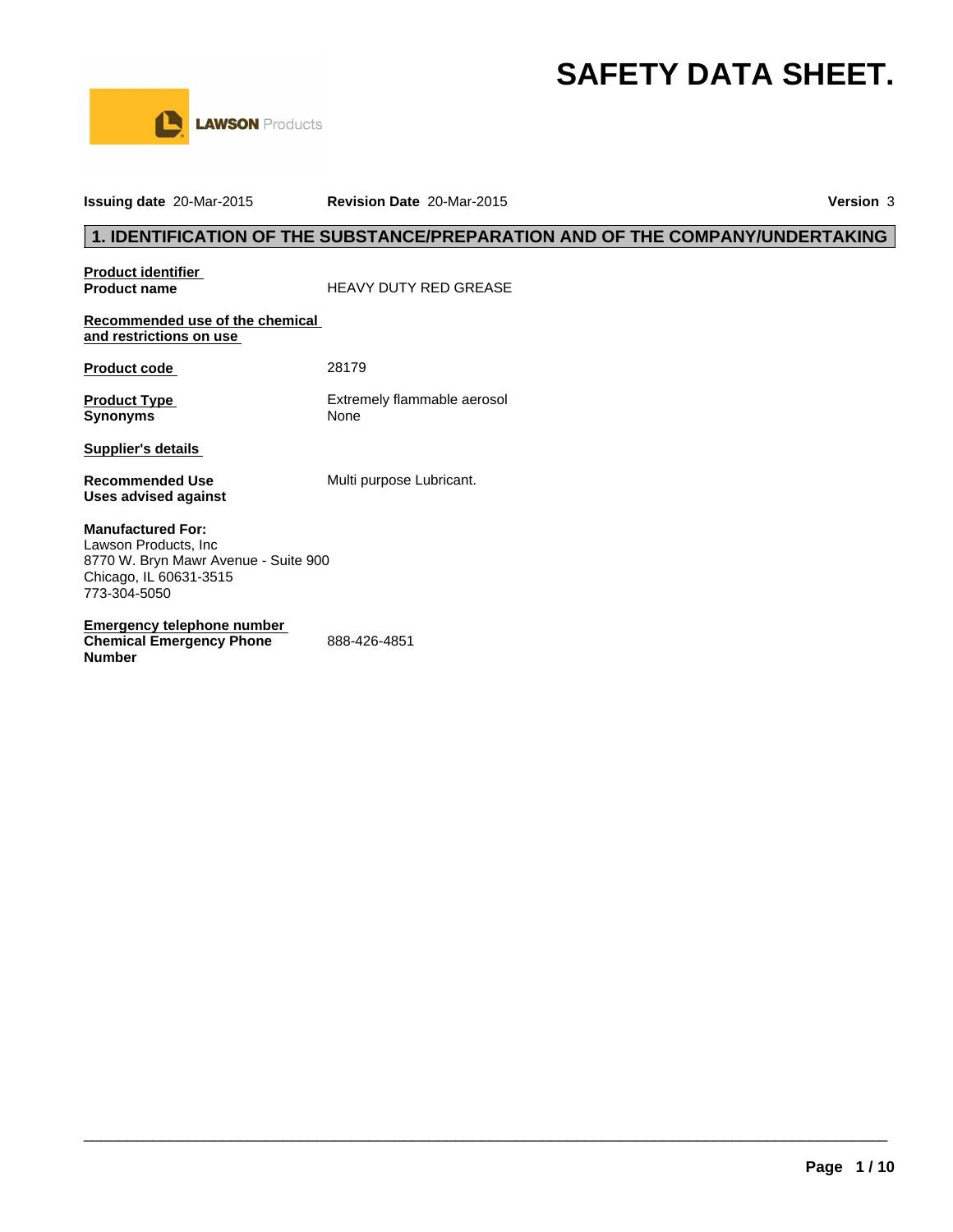# **2. HAZARDS IDENTIFICATION**

 $\_$  ,  $\_$  ,  $\_$  ,  $\_$  ,  $\_$  ,  $\_$  ,  $\_$  ,  $\_$  ,  $\_$  ,  $\_$  ,  $\_$  ,  $\_$  ,  $\_$  ,  $\_$  ,  $\_$  ,  $\_$  ,  $\_$  ,  $\_$  ,  $\_$  ,  $\_$  ,  $\_$  ,  $\_$  ,  $\_$  ,  $\_$  ,  $\_$  ,  $\_$  ,  $\_$  ,  $\_$  ,  $\_$  ,  $\_$  ,  $\_$  ,  $\_$  ,  $\_$  ,  $\_$  ,  $\_$  ,  $\_$  ,  $\_$  ,

#### **Classification**

| Skin corrosion/irritation                        | Category 2            |
|--------------------------------------------------|-----------------------|
| Serious eye damage/eye irritation                | Category 2A           |
| Specific target organ toxicity (single exposure) | Category 3            |
| Aspiration toxicity                              | Category <sup>2</sup> |
| Flammable aerosols                               | Category 1            |
| Gases under pressure                             | Compressed Gas        |

#### **GHS Label elements, including precautionary statements**

# **DANGER**

**Emergency Overview**

#### **Hazard Statements** Causes skin irritation Causes serious eye irritation May cause respiratory irritation. May cause drowsiness or dizziness May be fatal if swallowed and enters airways Extremely flammable aerosol Contains gas under pressure; may explode if heated



**Appearance** opaque

**Physical state** Aerosol **Odor Solvent** 

#### **Precautionary Statements - Prevention**

Wash face, hands and any exposed skin thoroughly after handling Wear protective gloves/protective clothing/eye protection/face protection Avoid breathing dust/fume/gas/mist/vapors/spray Use only outdoors or in a well-ventilated area Keep away from heat/sparks/open flames/hot surfaces. — No smoking Do not spray on an open flame or other ignition source Pressurized container: Do not pierce or burn, even after use

#### **Precautionary Statements - Response**

Specific treatment (see first aid on this label) IF IN EYES: Rinse cautiously with water for several minutes. Remove contact lenses, if present and easy to do. Continue rinsing. If eye irritation persists: Get medical advice/attention IF ON SKIN: Wash with plenty of soap and water. If skin irritation occurs: Get medical advice/attention Take off contaminated clothing and wash before reuse IF INHALED: Remove person to fresh air and keep comfortable for breathing. Call a POISON CENTER or doctor/physician if you feel unwell IF SWALLOWED: Immediately call a POISON CENTER or doctor/physician Do NOT induce vomiting

 $\_$  ,  $\_$  ,  $\_$  ,  $\_$  ,  $\_$  ,  $\_$  ,  $\_$  ,  $\_$  ,  $\_$  ,  $\_$  ,  $\_$  ,  $\_$  ,  $\_$  ,  $\_$  ,  $\_$  ,  $\_$  ,  $\_$  ,  $\_$  ,  $\_$  ,  $\_$  ,  $\_$  ,  $\_$  ,  $\_$  ,  $\_$  ,  $\_$  ,  $\_$  ,  $\_$  ,  $\_$  ,  $\_$  ,  $\_$  ,  $\_$  ,  $\_$  ,  $\_$  ,  $\_$  ,  $\_$  ,  $\_$  ,  $\_$  ,

#### **Precautionary Statements - Storage**

Store locked up Store in a well-ventilated place. Keep container tightly closed Protect from sunlight. Do not expose to temperatures exceeding 50 °C/122 °F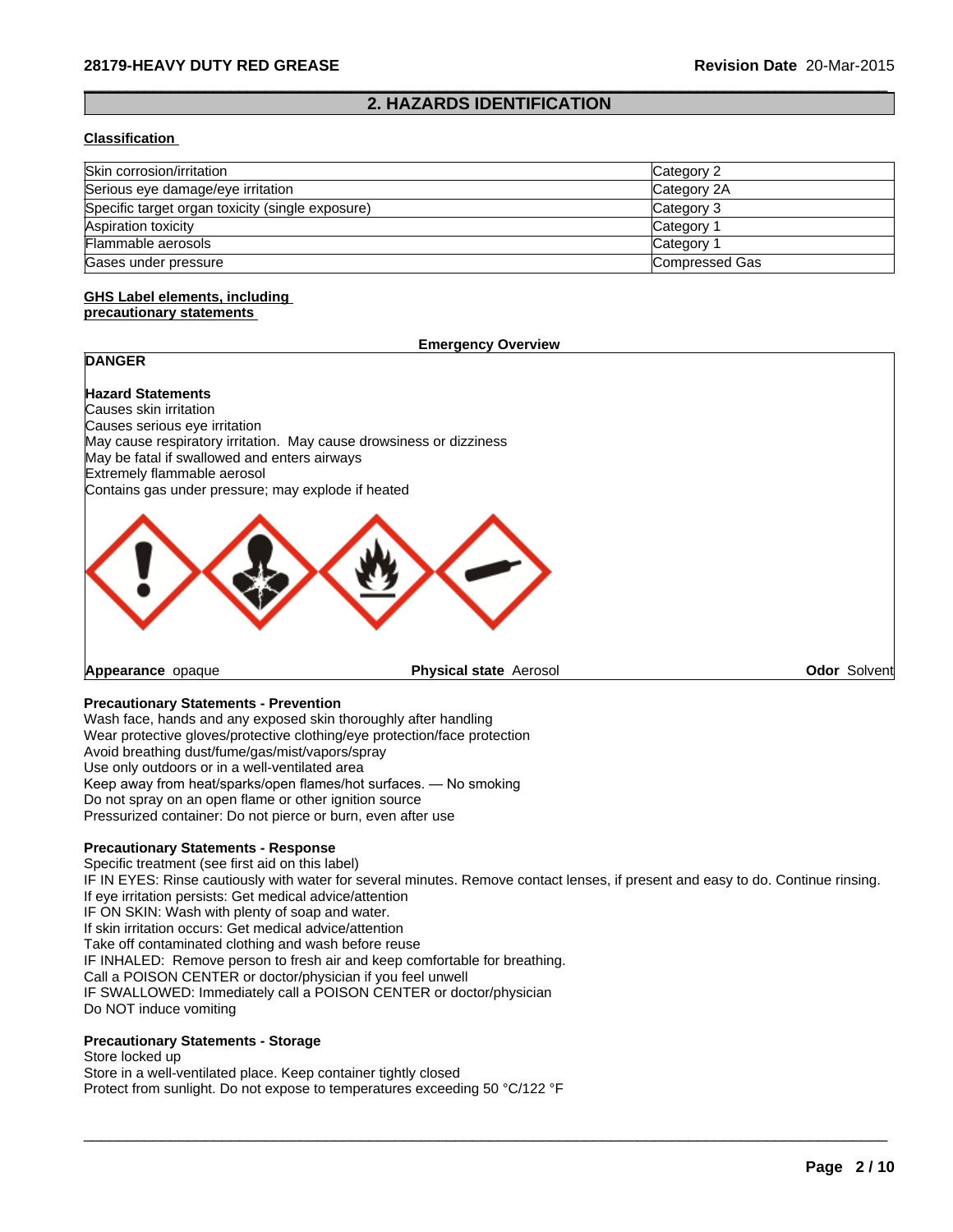#### **Precautionary Statements - Disposal**

Dispose of contents/container to an approved waste disposal plant

#### **Hazards not otherwise classified (HNOC)**

None

#### **Other information**

0.2568023% of the mixture consists of ingredient(s) of unknown toxicity

# **3. COMPOSITION/INFORMATION ON INGREDIENTS**

 $\_$  ,  $\_$  ,  $\_$  ,  $\_$  ,  $\_$  ,  $\_$  ,  $\_$  ,  $\_$  ,  $\_$  ,  $\_$  ,  $\_$  ,  $\_$  ,  $\_$  ,  $\_$  ,  $\_$  ,  $\_$  ,  $\_$  ,  $\_$  ,  $\_$  ,  $\_$  ,  $\_$  ,  $\_$  ,  $\_$  ,  $\_$  ,  $\_$  ,  $\_$  ,  $\_$  ,  $\_$  ,  $\_$  ,  $\_$  ,  $\_$  ,  $\_$  ,  $\_$  ,  $\_$  ,  $\_$  ,  $\_$  ,  $\_$  ,

| <b>Chemical Name</b>                  | <b>CAS-No</b> | Weight %* |
|---------------------------------------|---------------|-----------|
| NAPHTHENIC OIL, SEVERLY HYDROT        | 64742-52-5    | $20 - 30$ |
| <b>HEPTANE</b>                        | 64742-49-0    | 20-30     |
| PROPANE/ISOBUTANE/N-BUTANE            | 68476-86-8    | 20-30     |
| <b>ACETONE</b>                        | 67-64-1       | $10 - 20$ |
| <b>BRIGHT STOCK, SEVERELY HYDROTR</b> | 64742-57-0    | $1 - 10$  |
| XYI ENE                               | 1330-20-7     | $0.1 - 1$ |

\*The exact percentage (concentration) of composition has been withheld as a trade secret.

# **4. FIRST AID MEASURES**

#### **First aid measures for different exposure routes**

| Eye contact                                                                          | Rinse thoroughly with plenty of water for at least 15 minutes. Consult a physician if irritation<br>persists. Keep eye wide open while rinsing. If irritation persists, call a physician.         |  |  |
|--------------------------------------------------------------------------------------|---------------------------------------------------------------------------------------------------------------------------------------------------------------------------------------------------|--|--|
| <b>Skin contact</b>                                                                  | Wash off immediately with soap and plenty of water while removing all contaminated<br>clothes and shoes. If skin irritation persists, call a physician.                                           |  |  |
| <b>Inhalation</b>                                                                    | Move to fresh air. If breathing is difficult, give oxygen. Artificial respiration and/or oxygen<br>may be necessary. If breathing has stopped, contact emergency medical services<br>immediately. |  |  |
| Ingestion                                                                            | Do NOT induce vomiting. Never give anything by mouth to an unconscious person. Call a<br>physician or Poison Control Center immediately.                                                          |  |  |
| Most important symptoms/effects, acute and delayed                                   |                                                                                                                                                                                                   |  |  |
| <b>Main Symptoms</b>                                                                 | May cause skin and eye irritation. May cause respiratory irritation.                                                                                                                              |  |  |
| Indication of immediate medical attention and special treatment needed, if necessary |                                                                                                                                                                                                   |  |  |
| Notes to physician                                                                   | Treat symptomatically.                                                                                                                                                                            |  |  |
|                                                                                      |                                                                                                                                                                                                   |  |  |

#### **5. FIRE-FIGHTING MEASURES**

#### **Suitable Extinguishing Media**

Use extinguishing measures that are appropriate to local circumstances and the surrounding environment.

**Unsuitable Extinguishing Media** Decomposition by contact with water may generate vapors which can be ignited by heat or open flame.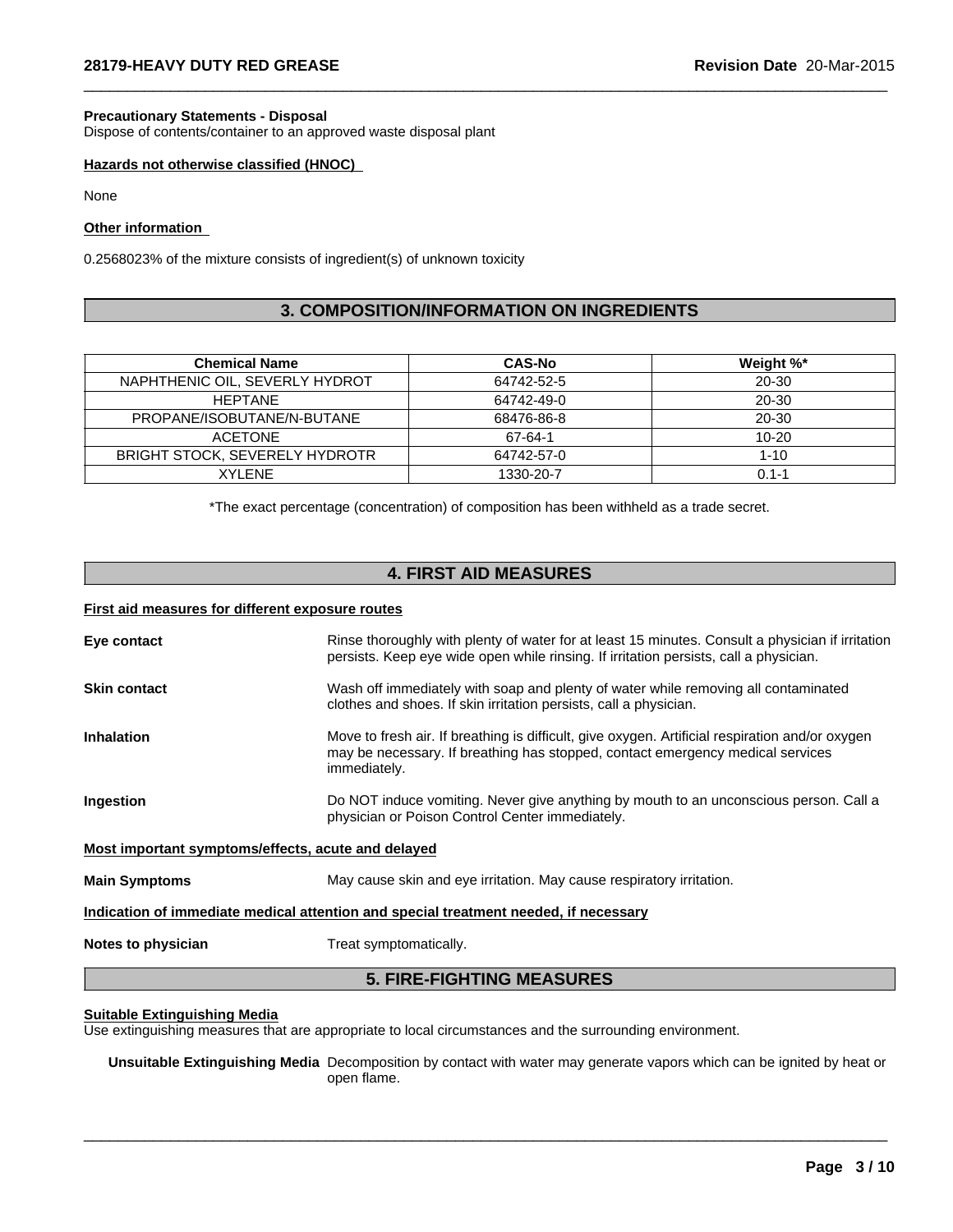#### **Specific hazards arising from the chemical** No information available.

# **Explosion Data**

**Sensitivity to Mechanical Impact** none. **Sensitivity to Static Discharge** Yes.

#### **Protective Equipment and Precautions for Firefighters**

As in any fire, wear self-contained breathing apparatus pressure-demand, MSHA/NIOSH (approved or equivalent) and full protective gear.

# **6. ACCIDENTAL RELEASE MEASURES**

 $\_$  ,  $\_$  ,  $\_$  ,  $\_$  ,  $\_$  ,  $\_$  ,  $\_$  ,  $\_$  ,  $\_$  ,  $\_$  ,  $\_$  ,  $\_$  ,  $\_$  ,  $\_$  ,  $\_$  ,  $\_$  ,  $\_$  ,  $\_$  ,  $\_$  ,  $\_$  ,  $\_$  ,  $\_$  ,  $\_$  ,  $\_$  ,  $\_$  ,  $\_$  ,  $\_$  ,  $\_$  ,  $\_$  ,  $\_$  ,  $\_$  ,  $\_$  ,  $\_$  ,  $\_$  ,  $\_$  ,  $\_$  ,  $\_$  ,

|                                                                                                                                                                                                                                                                                                                                                                                     | Personal precautions, protective equipment and emergency procedures                                                                                   |  |  |  |  |
|-------------------------------------------------------------------------------------------------------------------------------------------------------------------------------------------------------------------------------------------------------------------------------------------------------------------------------------------------------------------------------------|-------------------------------------------------------------------------------------------------------------------------------------------------------|--|--|--|--|
| Avoid contact with skin, eyes and clothing. Ensure adequate ventilation. Avoid dust<br><b>Personal precautions</b><br>formation. Remove all sources of ignition. Keep people away from and upwind of spill/leak.<br>Take precautionary measures against static discharges. Contents under pressure. Stop<br>leak if you can do it without risk. Do not puncture or incinerate cans. |                                                                                                                                                       |  |  |  |  |
| <b>Environmental precautions</b>                                                                                                                                                                                                                                                                                                                                                    |                                                                                                                                                       |  |  |  |  |
| <b>Environmental precautions</b>                                                                                                                                                                                                                                                                                                                                                    | No special environmental precautions required. Beware of vapors accumulating to form<br>explosive concentrations. Vapors can accumulate in low areas. |  |  |  |  |
| Methods and materials for containment and cleaning up                                                                                                                                                                                                                                                                                                                               |                                                                                                                                                       |  |  |  |  |
| <b>Methods for Containment</b>                                                                                                                                                                                                                                                                                                                                                      | Prevent further leakage or spillage if safe to do so.                                                                                                 |  |  |  |  |
| Methods for cleaning up                                                                                                                                                                                                                                                                                                                                                             | Pick up and transfer to properly labeled containers.                                                                                                  |  |  |  |  |
|                                                                                                                                                                                                                                                                                                                                                                                     | <b>7. HANDLING AND STORAGE</b>                                                                                                                        |  |  |  |  |
| <b>Precautions for safe handling</b>                                                                                                                                                                                                                                                                                                                                                |                                                                                                                                                       |  |  |  |  |
| Avoid contact with eyes. Avoid breathing vapors or mists. Contents under pressure. Do not<br>Advice on safe handling<br>puncture or incinerate cans. Do not stick pin or any other sharp object into opening on top<br>of can.                                                                                                                                                      |                                                                                                                                                       |  |  |  |  |
| Conditions for safe storage, including any incompatibilities                                                                                                                                                                                                                                                                                                                        |                                                                                                                                                       |  |  |  |  |
| <b>Technical measures/Storage</b><br>conditions                                                                                                                                                                                                                                                                                                                                     | Keep containers tightly closed in a dry, cool and well-ventilated place.                                                                              |  |  |  |  |
| Incompatible products                                                                                                                                                                                                                                                                                                                                                               | None known based on information supplied.                                                                                                             |  |  |  |  |
| <b>Aerosol Level</b>                                                                                                                                                                                                                                                                                                                                                                | 3                                                                                                                                                     |  |  |  |  |
|                                                                                                                                                                                                                                                                                                                                                                                     |                                                                                                                                                       |  |  |  |  |

# **8. EXPOSURE CONTROLS/PERSONAL PROTECTION**

# **Control parameters**

# **Exposure Guidelines** .

| <b>Chemical Name</b> | <b>ACGIH TLV</b>           | <b>OSHA PEL</b> | NIOSH IDLH |
|----------------------|----------------------------|-----------------|------------|
| <b>HEPTANE</b>       | $400$ ppm<br>T111.<br>LV.  | TWA: 500 ppm    |            |
| 64742-49-0           | ੨⊤⊏<br>: 500 ppm<br>.∟∟ا ن |                 |            |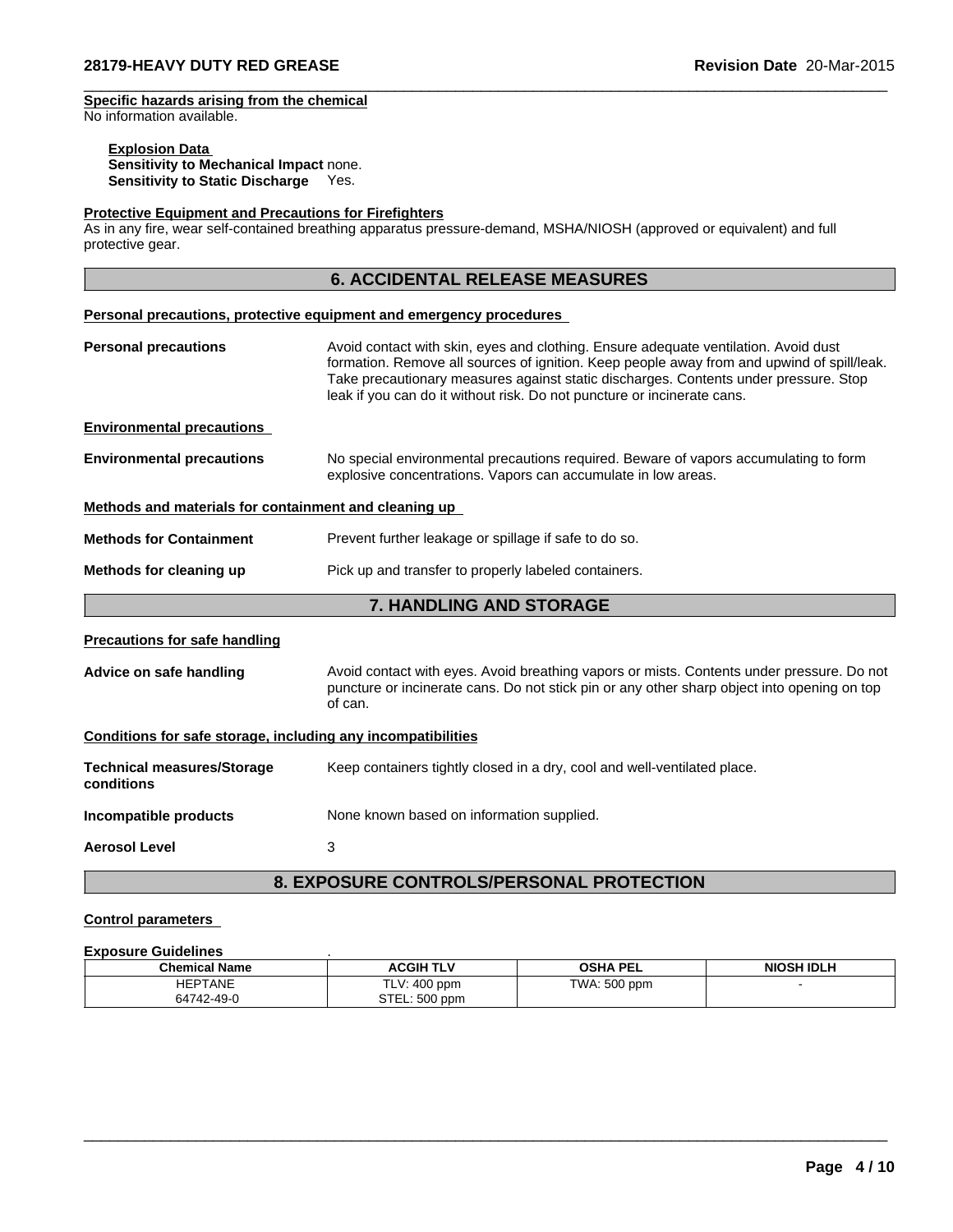| PROPANE/ISOBUTANE/N-BUTANE<br>68476-86-8 | 74-98-6: TWA: 1000 ppm<br>106-97-8: STEL: 1000 ppm<br>75-28-5: STEL: 1000 ppm | 74-98-6: TWA: 1000 ppm<br>TWA: 1800 mg/m <sup>3</sup><br>(vacated) TWA: 1000 ppm<br>(vacated) TWA: $1800 \text{ mg/m}^3$<br>106-97-8: (vacated) TWA: 800<br>ppm<br>(vacated) TWA: 1900 mg/m <sup>3</sup>                                                                                                        | 74-98-6:IDLH: 2100 ppm<br>TWA: 1000 ppm<br>TWA: 1800 mg/m <sup>3</sup><br>106-97-8: TWA: 800 ppm<br>TWA: 1900 mg/m <sup>3</sup><br>75-28-5: TWA: 800 ppm<br>TWA: 1900 mg/m <sup>3</sup> |
|------------------------------------------|-------------------------------------------------------------------------------|-----------------------------------------------------------------------------------------------------------------------------------------------------------------------------------------------------------------------------------------------------------------------------------------------------------------|-----------------------------------------------------------------------------------------------------------------------------------------------------------------------------------------|
| <b>ACETONE</b><br>67-64-1                | STEL: 750 ppm<br>TWA: 500 ppm                                                 | TWA: 1000 ppm<br>TWA: 2400 mg/m <sup>3</sup><br>(vacated) TWA: 750 ppm<br>(vacated) TWA: $1800 \text{ mg/m}^3$<br>(vacated) STEL: 2400 mg/m <sup>3</sup><br>The acetone STEL does not<br>apply to the cellulose acetate<br>fiber industry. It is in effect for all<br>other sectors<br>(vacated) STEL: 1000 ppm | IDLH: 2500 ppm<br>TWA: 250 ppm<br>TWA: $590 \text{ mg/m}^3$                                                                                                                             |
| <b>XYLENE</b><br>1330-20-7               | STEL: 150 ppm<br>TWA: 100 ppm                                                 | <b>TWA: 100 ppm</b><br>TWA: $435 \text{ mg/m}^3$<br>(vacated) TWA: 100 ppm<br>(vacated) TWA: $435 \text{ mg/m}^3$<br>(vacated) STEL: 150 ppm<br>(vacated) STEL: $655 \text{ mg/m}^3$                                                                                                                            |                                                                                                                                                                                         |

*ACGIH: (American Conference of Governmental Industrial Hygienists) OSHA: (Occupational Safety & Health Administration) NIOSH IDLH: Immediately Dangerous to Life or Health*

| <b>Other Exposure Guidelines</b> |  |  |
|----------------------------------|--|--|
|----------------------------------|--|--|

Vacated limits revoked by the Court of Appeals decision in AFL-CIO v. OSHA, 965 F.2d 962 (11th Cir., 1992).

**Exposure controls**

| <b>Engineering Measures</b> | Showers              |  |
|-----------------------------|----------------------|--|
|                             | Eyewash stations     |  |
|                             | Ventilation systems. |  |

#### **Individual protection measures, such as personal protective equipment**

| <b>Eye/Face Protection</b>    | Safety glasses with side-shields.                                                                                                                                                                                                                                                                                                |
|-------------------------------|----------------------------------------------------------------------------------------------------------------------------------------------------------------------------------------------------------------------------------------------------------------------------------------------------------------------------------|
| Skin and body protection      | Chemical resistant apron. Protective gloves.                                                                                                                                                                                                                                                                                     |
| <b>Respiratory protection</b> | If exposure limits are exceeded or irritation is experienced, NIOSH/MSHA approved<br>respiratory protection should be worn. Positive-pressure supplied air respirators may be<br>required for high airborne contaminant concentrations. Respiratory protection must be<br>provided in accordance with current local regulations. |
| <b>Hygiene measures</b>       | Handle in accordance with good industrial hygiene and safety practice.                                                                                                                                                                                                                                                           |

# **9. PHYSICAL AND CHEMICAL PROPERTIES**

#### **Physical and chemical properties**

**Physical state** Aerosol<br> **Appearance** Appearance **Appearance** opaque **Odor** Solvent

**Color Color Color Color Color Color Color Color Color Color Color Color Color Color Color Color Color Color Color Color Color Color Color Color Color Color Color Color** 

 $\_$  ,  $\_$  ,  $\_$  ,  $\_$  ,  $\_$  ,  $\_$  ,  $\_$  ,  $\_$  ,  $\_$  ,  $\_$  ,  $\_$  ,  $\_$  ,  $\_$  ,  $\_$  ,  $\_$  ,  $\_$  ,  $\_$  ,  $\_$  ,  $\_$  ,  $\_$  ,  $\_$  ,  $\_$  ,  $\_$  ,  $\_$  ,  $\_$  ,  $\_$  ,  $\_$  ,  $\_$  ,  $\_$  ,  $\_$  ,  $\_$  ,  $\_$  ,  $\_$  ,  $\_$  ,  $\_$  ,  $\_$  ,  $\_$  ,

**pH** No information available **Melting/freezing point**

No information available

**Property Remarks** • Methods *Remarks* • Methods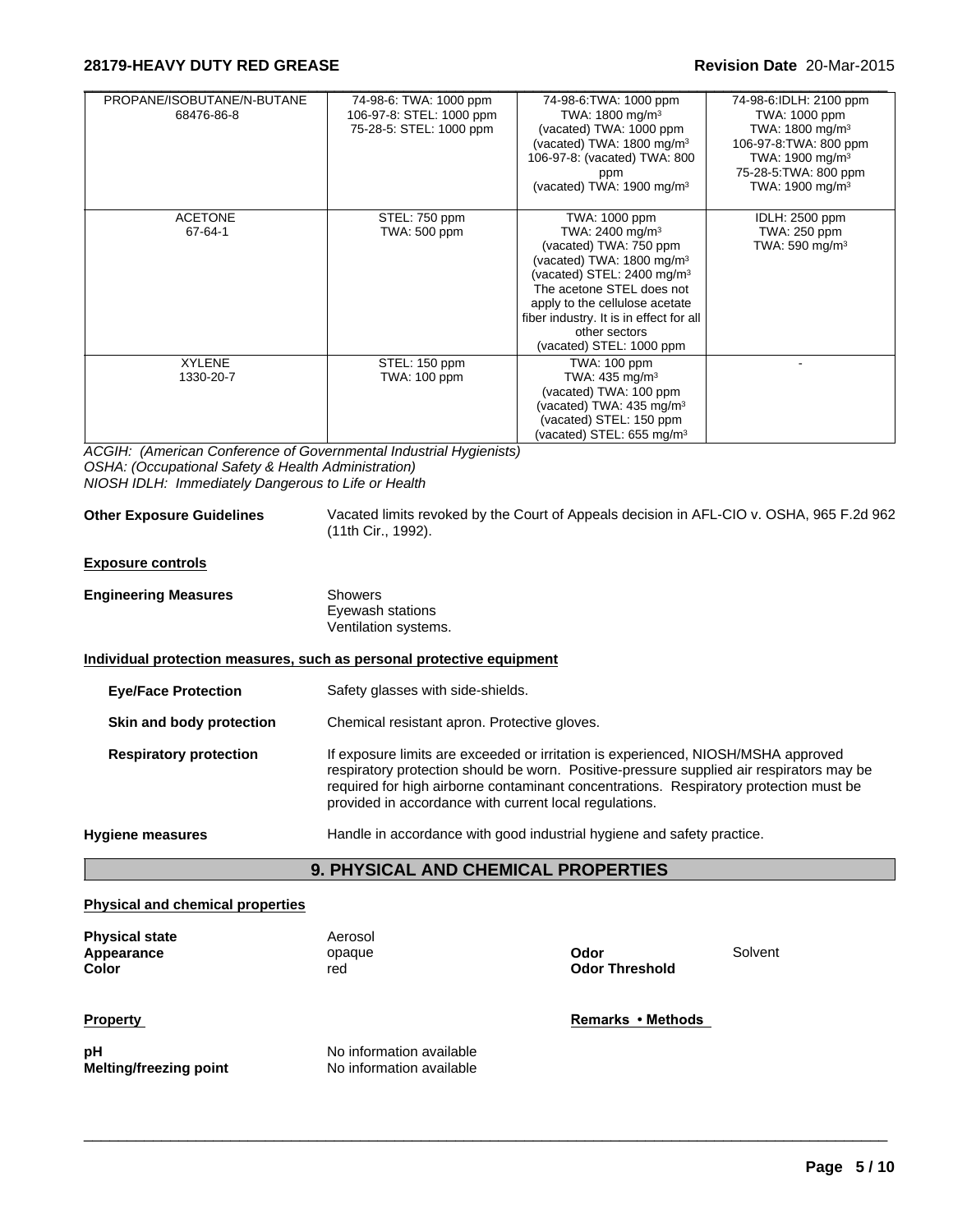| <b>Boiling point/boiling range</b>                             | No information available            |                     |  |
|----------------------------------------------------------------|-------------------------------------|---------------------|--|
| <b>Flash Point</b>                                             | $-97$ °C / $-142$ °F                | Based on propellant |  |
| <b>Evaporation rate</b>                                        | No information available            |                     |  |
| Flammability (solid, gas)                                      | No information available            |                     |  |
| <b>Flammability Limits in Air</b>                              |                                     |                     |  |
| upper flammability limit                                       | No information available            |                     |  |
| lower flammability limit                                       | No information available            |                     |  |
| Vapor pressure                                                 | No information available            |                     |  |
| Vapor density                                                  | No information available            |                     |  |
| <b>Specific Gravity</b>                                        | 0.744                               |                     |  |
| <b>Water solubility</b>                                        | Practically insoluble               |                     |  |
| Partition coefficient: n-octanol/waterNo information available |                                     |                     |  |
| <b>Autoignition temperature</b>                                | No information available            | Not applicable      |  |
| <b>Decomposition temperature</b>                               | No information available            |                     |  |
| <b>Viscosity</b>                                               | No information available            |                     |  |
| <b>Explosive properties</b>                                    | No information available            |                     |  |
| <b>Other information</b>                                       |                                     |                     |  |
| <b>VOC Content(%)</b>                                          | 49.97                               |                     |  |
|                                                                | <u>10. STABILITY AND REACTIVITY</u> |                     |  |

# **Reactivity**

No data available

#### **Chemical stability**

Stable under recommended storage conditions.

### **Possibility of hazardous reactions**

None under normal processing.

#### **Conditions to Avoid**

Extremes of temperature and direct sunlight.

### **Incompatible Materials**

None known based on information supplied.

#### **Hazardous Decomposition Products**

None known based on information supplied.

# **11. TOXICOLOGICAL INFORMATION**

#### **Information on likely routes of exposure**

#### **Product Information**

| <b>Inhalation</b>   | May cause drownsiness and dizziness based on components. May cause irritation of<br>respiratory tract.                 |
|---------------------|------------------------------------------------------------------------------------------------------------------------|
| Eye contact         | Irritating to eyes.                                                                                                    |
| <b>Skin contact</b> | Irritating to skin.                                                                                                    |
| <b>Ingestion</b>    | Harmful if swallowed. Aspiration into the lungs during swallowing may cause serious lung<br>damage which may be fatal. |

#### **Component Information**

| <b>Chemical Name</b> | ∟D50 Oral             | LD50 Dermal             | <b>LC50 Inhalation</b>  |
|----------------------|-----------------------|-------------------------|-------------------------|
| <b>HEPTANE</b>       | ′ Rat<br>. 5000 mg/kg | (Rabbit<br>. 3160 mg/kg | 'Rat ) 4 h<br>73680 ppm |
| 64742-49-0           |                       |                         |                         |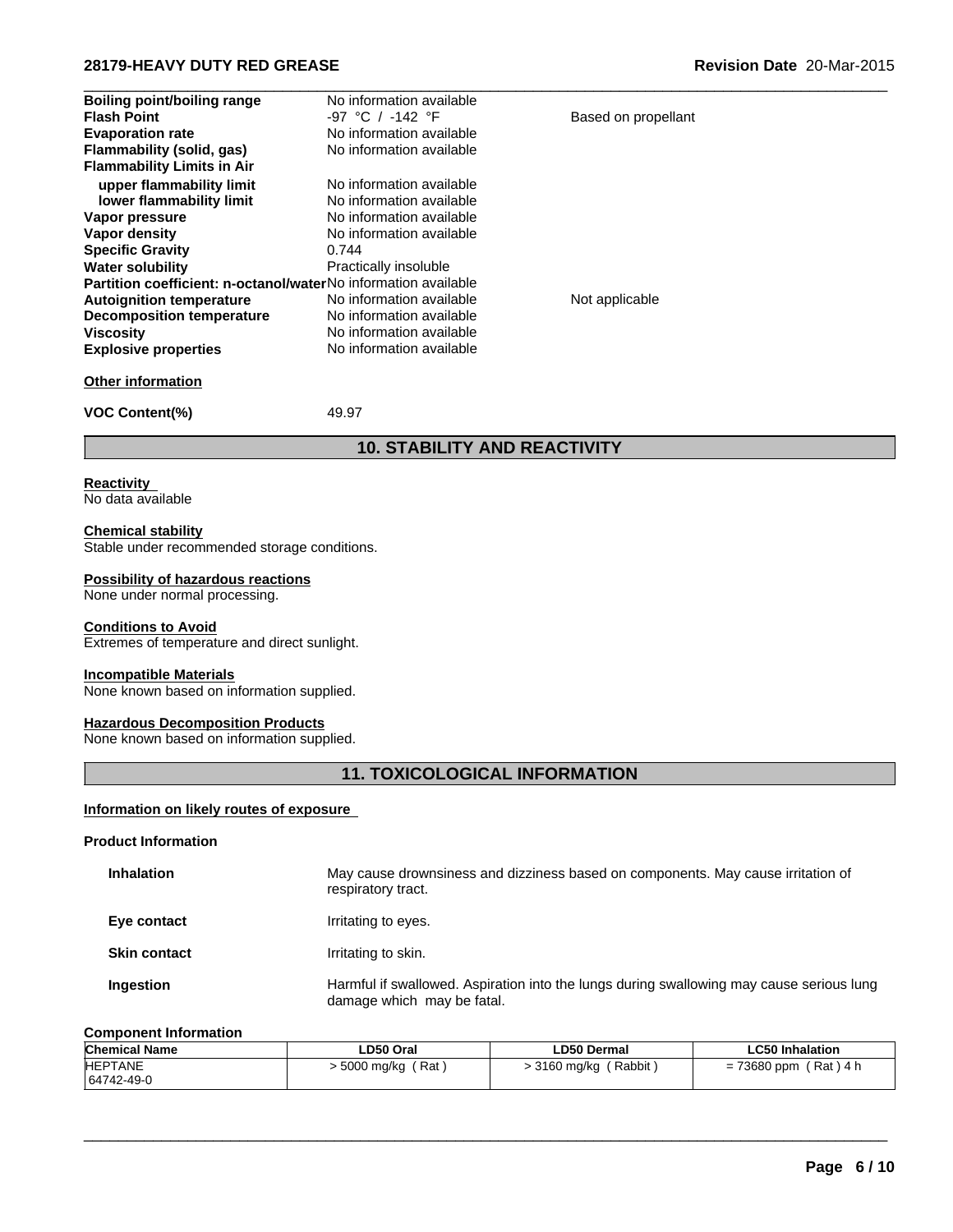| <b>ACETONE</b> | $= 5800$ mg/kg       | 20,000 mg/kg (Rabbit)   | = 50100 mg/m <sup>3</sup> (Rat)8 h |
|----------------|----------------------|-------------------------|------------------------------------|
| $ 67-64-1$     |                      |                         |                                    |
| <b>XYLENE</b>  | $=$ 3500 mg/kg (Rat) | $>$ 4350 mg/kg (Rabbit) | $= 29.08$ mg/L (Rat) 4 h           |
| 1330-20-7      |                      |                         |                                    |

### **Information on toxicological effects**

**Symptoms** Symptoms of overexposure may be headache, dizziness, tiredness, nausea and vomiting. Irritating to respiratory system. Causes serious eye irritation.Irritating to skin. May be harmful or fatal if ingested.

### **Delayed and immediate effects as well as chronic effects from short and long-term exposure**

| <b>Skin corrosion/irritation</b> | Irritating to skin.                                                                  |
|----------------------------------|--------------------------------------------------------------------------------------|
| Eye damage/irritation            | Irritating to eyes.                                                                  |
| <b>Irritation</b>                | Irritating to eyes, respiratory system and skin.                                     |
| <b>Sensitization</b>             | None known.                                                                          |
| <b>Germ Cell Mutagenicity</b>    | None known.                                                                          |
| Carcinogenicity                  | The table below indicates whether each agency has evaluated a listed ingredient as a |
|                                  | carcinogen.                                                                          |

| <b>Chemical Name</b> | <b>ACGIH</b> | <b>IARC</b> | NITO<br>. | <b>OCUA</b><br><b>UJNA</b> |
|----------------------|--------------|-------------|-----------|----------------------------|
| <b>XYLENE</b>        |              | Group       |           |                            |
| $1330 - 20 - 7$      |              |             |           |                            |

*ACGIH: (American Conference of Governmental Industrial Hygienists) A2 - Suspected Human Carcinogen IARC: (International Agency for Research on Cancer) Group 3 - Not Classifiable as to Carcinogenicity in Humans Group 1 - Carcinogenic to Humans OSHA: (Occupational Safety & Health Administration) X - Present* This product does not contain any known or suspected reproductive hazards. **Specific target organ systemic toxicity (single exposure)** May cause respiratory irritation. May cause drowsiness and dizziness. **Specific target organ systemic toxicity (repeated exposure)** No information available. **Target Organ Effects** Central nervous system, Eyes, Respiratory system, Skin.<br> **Neurological effects** Thentional misuse by deliberately concentrating and inha Intentional misuse by deliberately concentrating and inhaling contents may be harmful or fatal. **Aspiration hazard** May be fatal if swallowed and enters airways. **Numerical measures of toxicity - Product Information** 

| <b>Unknown Acute Toxicity</b>        | 0.2568023% of the mixture consists of ingredient(s) of unknown toxicity       |
|--------------------------------------|-------------------------------------------------------------------------------|
|                                      | The following values are calculated based on chapter 3.1 of the GHS document. |
| ATEmix (oral)                        | 8668 mg/kg                                                                    |
| ATEmix (dermal)                      | 10968 mg/kg                                                                   |
| <b>ATEmix (inhalation-dust/mist)</b> | 975.5 mg/l                                                                    |
| <b>ATEmix (inhalation-vapor)</b>     | 87 mg/l                                                                       |

# **12. ECOLOGICAL INFORMATION**

#### **Ecotoxicity**

| <b>Chemical Name</b>                                   | <b>Toxicity to algae</b> | <b>Toxicity to fish</b>                   | <b>Toxicity to</b><br>microorganisms | Toxicity to daphnia and<br>other aquatic invertebrates |
|--------------------------------------------------------|--------------------------|-------------------------------------------|--------------------------------------|--------------------------------------------------------|
| NAPHTHENIC OIL,<br><b>SEVERLY HYDROT</b><br>64742-52-5 |                          | 5000 mg/L LC50<br>Oncorhynchus mykiss 96h |                                      | 1000 mg/L EC50 Daphnia<br>magna 48h                    |
| PROPANE/ISOBUTANE/N-  <br><b>BUTANE</b><br>68476-86-8  |                          |                                           |                                      |                                                        |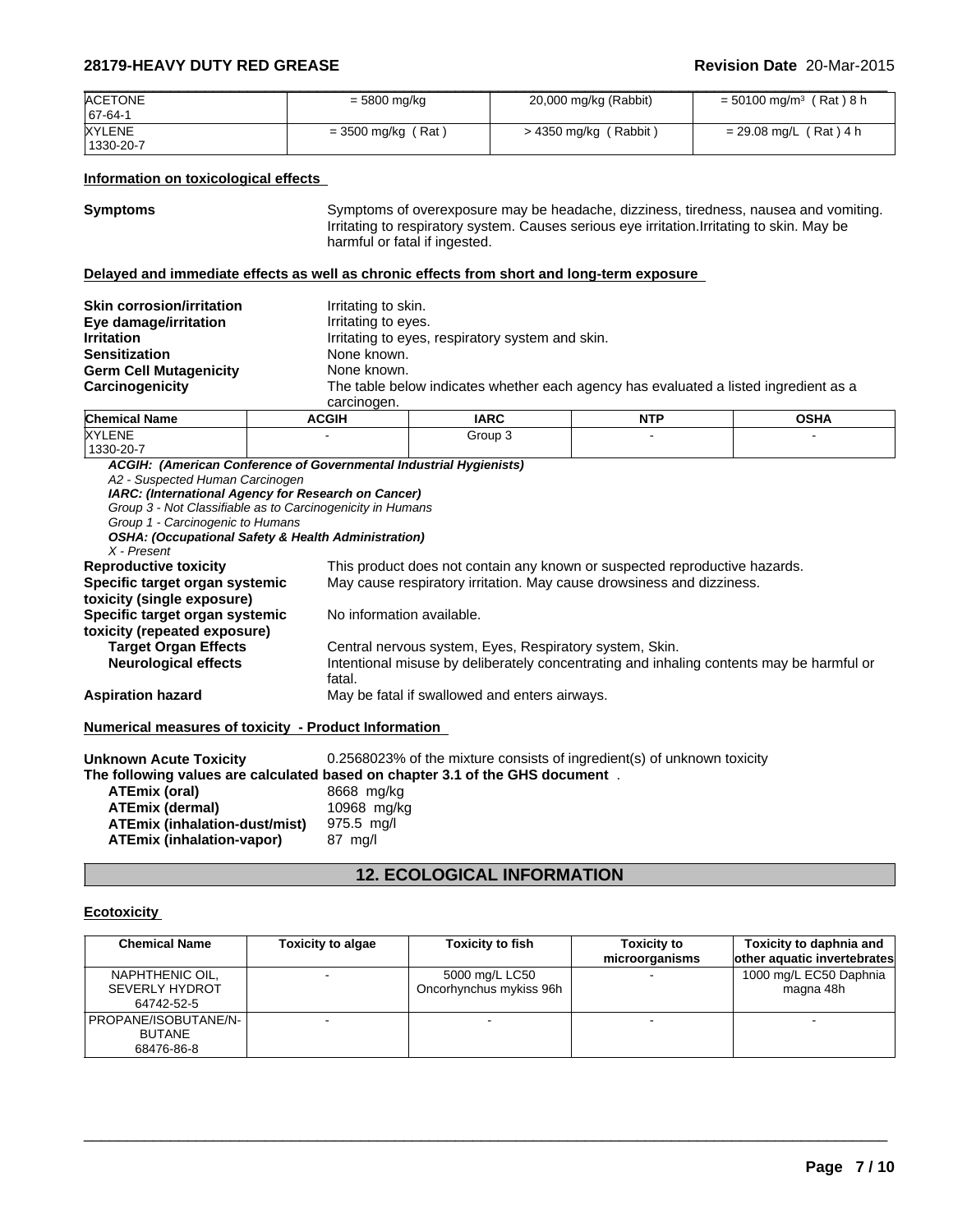| <b>ACETONE</b><br>4.74 - 6.33 mL/L LC50<br>10294 - 17704 mg/L EC50<br>$67 - 64 - 1$<br>Daphnia magna 48h Static<br>Oncorhynchus mykiss 96h<br>6210 - 8120 mg/L LC50<br>12600 - 12700 mg/L EC50<br>Pimephales promelas 96h<br>Daphnia magna 48h<br>static 8300 mg/L LC50<br>Lepomis macrochirus 96h<br><b>XYLENE</b><br>13.1 - 16.5 mg/L LC50<br>0.6 mg/L LC50 Gammarus<br>Lepomis macrochirus 96h<br>1330-20-7<br>lacustris 48h 3.82 mg/L<br>flow-through 13.5 - 17.3<br>EC50 water flea 48h<br>mg/L LC50 Oncorhynchus<br>mykiss 96h 2.661 - 4.093<br>mg/L LC50 Oncorhynchus |
|------------------------------------------------------------------------------------------------------------------------------------------------------------------------------------------------------------------------------------------------------------------------------------------------------------------------------------------------------------------------------------------------------------------------------------------------------------------------------------------------------------------------------------------------------------------------------|
|                                                                                                                                                                                                                                                                                                                                                                                                                                                                                                                                                                              |
|                                                                                                                                                                                                                                                                                                                                                                                                                                                                                                                                                                              |
|                                                                                                                                                                                                                                                                                                                                                                                                                                                                                                                                                                              |
|                                                                                                                                                                                                                                                                                                                                                                                                                                                                                                                                                                              |
|                                                                                                                                                                                                                                                                                                                                                                                                                                                                                                                                                                              |
|                                                                                                                                                                                                                                                                                                                                                                                                                                                                                                                                                                              |
|                                                                                                                                                                                                                                                                                                                                                                                                                                                                                                                                                                              |
|                                                                                                                                                                                                                                                                                                                                                                                                                                                                                                                                                                              |
|                                                                                                                                                                                                                                                                                                                                                                                                                                                                                                                                                                              |
|                                                                                                                                                                                                                                                                                                                                                                                                                                                                                                                                                                              |
|                                                                                                                                                                                                                                                                                                                                                                                                                                                                                                                                                                              |
|                                                                                                                                                                                                                                                                                                                                                                                                                                                                                                                                                                              |
| mykiss 96h static 23.53 -                                                                                                                                                                                                                                                                                                                                                                                                                                                                                                                                                    |
| 29.97 mg/L LC50                                                                                                                                                                                                                                                                                                                                                                                                                                                                                                                                                              |
| Pimephales promelas 96h                                                                                                                                                                                                                                                                                                                                                                                                                                                                                                                                                      |
| static 30.26 - 40.75 mg/L                                                                                                                                                                                                                                                                                                                                                                                                                                                                                                                                                    |
| LC50 Poecilia reticulata 96h                                                                                                                                                                                                                                                                                                                                                                                                                                                                                                                                                 |
| static 7.711 - 9.591 mg/L                                                                                                                                                                                                                                                                                                                                                                                                                                                                                                                                                    |
| LC50 Lepomis macrochirus                                                                                                                                                                                                                                                                                                                                                                                                                                                                                                                                                     |
| 96h static 13.4 mg/L LC50                                                                                                                                                                                                                                                                                                                                                                                                                                                                                                                                                    |
| Pimephales promelas 96h                                                                                                                                                                                                                                                                                                                                                                                                                                                                                                                                                      |
| flow-through 19 mg/L LC50                                                                                                                                                                                                                                                                                                                                                                                                                                                                                                                                                    |
| Lepomis macrochirus 96h                                                                                                                                                                                                                                                                                                                                                                                                                                                                                                                                                      |
| 780 mg/L LC50 Cyprinus                                                                                                                                                                                                                                                                                                                                                                                                                                                                                                                                                       |
| carpio 96h semi-static 780                                                                                                                                                                                                                                                                                                                                                                                                                                                                                                                                                   |
| mg/L LC50 Cyprinus carpio                                                                                                                                                                                                                                                                                                                                                                                                                                                                                                                                                    |
| 96h                                                                                                                                                                                                                                                                                                                                                                                                                                                                                                                                                                          |

# **Persistence and degradability**

No information available.

#### **Bioaccumulation**

No information available.

| <b>Chemical Name</b>       | log Pow |
|----------------------------|---------|
| PROPANE/ISOBUTANE/N-BUTANE | 2.8     |
| 68476-86-8                 |         |
| <b>ACETONE</b>             | $-0.24$ |
| $67 - 64 - 1$              |         |
| <b>XYLENE</b>              | 3.15    |
| 1330-20-7                  |         |

**Other adverse effects** No information available

# **13. DISPOSAL CONSIDERATIONS**

**Waste treatment**

**Waste Disposal Methods** This material, as supplied, is a hazardous waste according to federal regulations (40 CFR 261).

**Contaminated packaging** Do not re-use empty containers.

# **14. TRANSPORT INFORMATION**

 $\_$  ,  $\_$  ,  $\_$  ,  $\_$  ,  $\_$  ,  $\_$  ,  $\_$  ,  $\_$  ,  $\_$  ,  $\_$  ,  $\_$  ,  $\_$  ,  $\_$  ,  $\_$  ,  $\_$  ,  $\_$  ,  $\_$  ,  $\_$  ,  $\_$  ,  $\_$  ,  $\_$  ,  $\_$  ,  $\_$  ,  $\_$  ,  $\_$  ,  $\_$  ,  $\_$  ,  $\_$  ,  $\_$  ,  $\_$  ,  $\_$  ,  $\_$  ,  $\_$  ,  $\_$  ,  $\_$  ,  $\_$  ,  $\_$  ,

**DOT Ground CONSUMER COMMODITY ORM-D** or LIMITED QUANTITY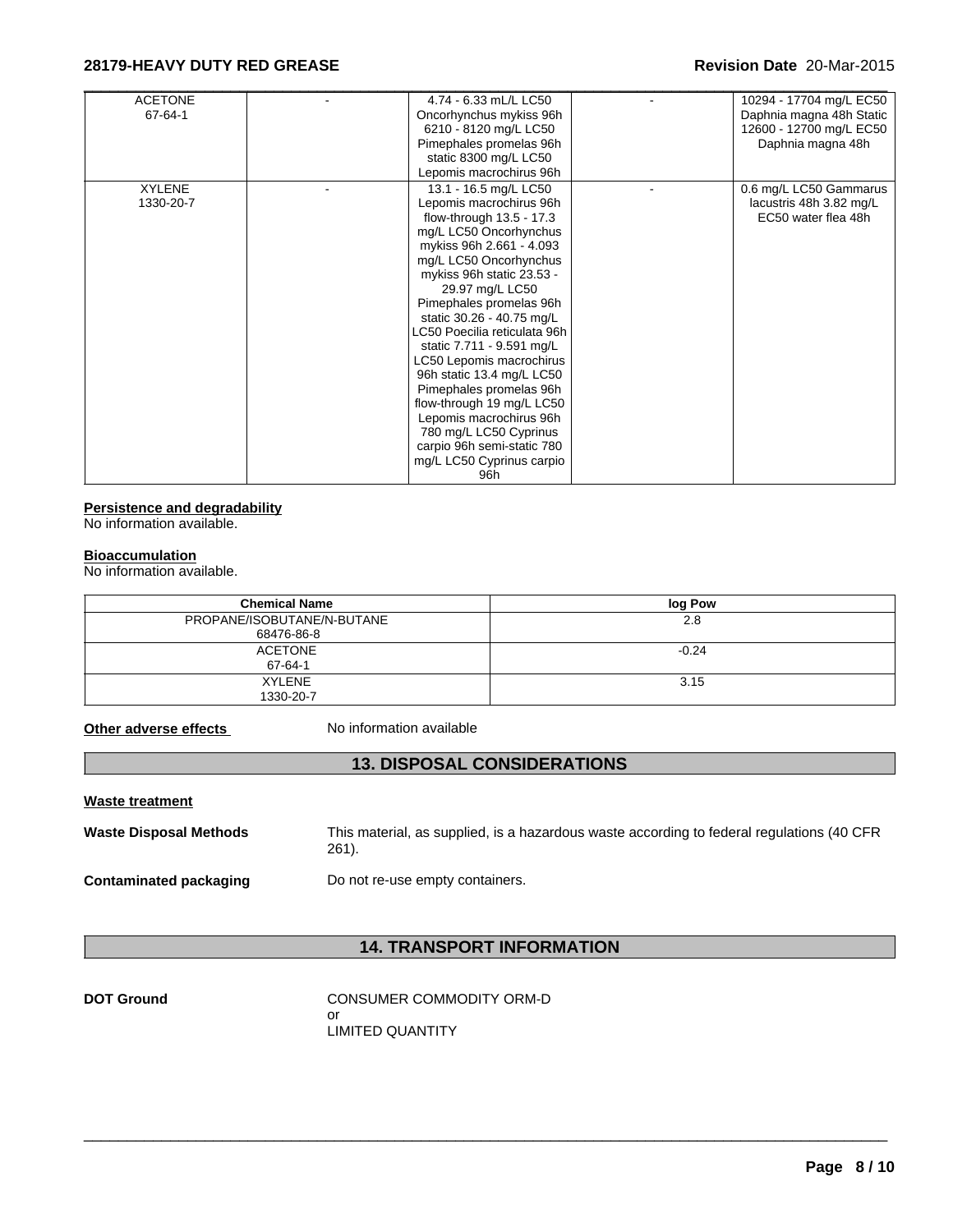**IATA** UN1950, AEROSOLS, FLAMMABLE, 2.1, LTD. QTY.

 $\_$  ,  $\_$  ,  $\_$  ,  $\_$  ,  $\_$  ,  $\_$  ,  $\_$  ,  $\_$  ,  $\_$  ,  $\_$  ,  $\_$  ,  $\_$  ,  $\_$  ,  $\_$  ,  $\_$  ,  $\_$  ,  $\_$  ,  $\_$  ,  $\_$  ,  $\_$  ,  $\_$  ,  $\_$  ,  $\_$  ,  $\_$  ,  $\_$  ,  $\_$  ,  $\_$  ,  $\_$  ,  $\_$  ,  $\_$  ,  $\_$  ,  $\_$  ,  $\_$  ,  $\_$  ,  $\_$  ,  $\_$  ,  $\_$  ,

**IMDG** UN1950, AEROSOLS, 2.1, LTD. QTY.

# **15. REGULATORY INFORMATION**

# **International Inventories**

| <b>Chemical Name</b>                                      | <b>TSCA</b> | <b>DSL/NDSL</b> | EINECS/ELI<br><b>NCS</b> | <b>ENCS</b> | <b>IECSC</b> | <b>KECL</b>       | <b>PICCS</b> | <b>AICS</b>       |
|-----------------------------------------------------------|-------------|-----------------|--------------------------|-------------|--------------|-------------------|--------------|-------------------|
| NAPHTHENIC OIL,<br><b>SEVERLY HYDROT</b>                  | X           | v<br>⋏          | $\checkmark$<br>л        | X           | X            | X                 | $\checkmark$ | X                 |
| <b>HEPTANE</b>                                            | $\lambda$   | v               |                          |             |              | $\checkmark$<br>⌒ |              | $\checkmark$      |
| PROPANE/ISOBUTA<br>NE/N-BUTANE                            | X           | x               | ⋏                        | Not listed  | X            | X                 |              | X                 |
| <b>ACETONE</b>                                            | ⌒           | v               |                          | v<br>⌒      |              | $\checkmark$<br>∧ |              | $\lambda$         |
| <b>BRIGHT STOCK,</b><br><b>SEVERELY</b><br><b>HYDROTR</b> | X           | x               | ⋏                        | X           | X            | X                 |              | X                 |
| <b>XYLENE</b>                                             | ∧           | v               | ∧                        | v<br>∧      |              | $\checkmark$<br>∧ |              | $\checkmark$<br>⌒ |

# **Legend:**

**TSCA** - United States Toxic Substances Control Act Section 8(b) Inventory

**DSL/NDSL** - Canadian Domestic Substances List/Non-Domestic Substances List

**EINECS/ELINCS** - European Inventory of Existing Commercial Chemical Substances/EU List of Notified Chemical Substances

**ENCS** - Japan Existing and New Chemical Substances

**CHINA** - China Inventory of Existing Chemical Substances

**KECL** - Korean Existing and Evaluated Chemical Substances

**PICCS** - Philippines Inventory of Chemicals and Chemical Substances

**AICS** - Australian Inventory of Chemical Substances

# **U.S. Federal Regulations**

#### **SARA 313**

Section 313 of Title III of the Superfund Amendments and Reauthorization Act of 1986 (SARA). This product does not contain any chemicals which are subject to the reporting requirements of the Act and Title 40 of the Code of Federal Regulations, Part 372.

| <b>Chemical Name</b>                  | <b>CAS-No</b> | Weight %* | <b>SARA 313 - Threshold</b><br>Values % |
|---------------------------------------|---------------|-----------|-----------------------------------------|
| XYLENE - 1330-20-7                    | 1330-20-7     | $0.1 - 1$ | 1.0                                     |
| <b>SARA 311/312 Hazard Categories</b> |               |           |                                         |
| <b>Acute Health Hazard</b>            | Yes           |           |                                         |
| <b>Chronic Health Hazard</b>          | Yes           |           |                                         |
| <b>Fire Hazard</b>                    | Yes           |           |                                         |
| Sudden Release of Pressure Hazard     | Yes           |           |                                         |
| <b>Reactive Hazard</b>                | no            |           |                                         |

#### **Clean Water Act**

This product contains the following substances which are regulated pollutants pursuant to the Clean Water Act (40 CFR 122.21 and 40 CFR 122.42):

| XYLENE<br>100 <sub>lb</sub><br>1330-20-7 | <b>Chemical Name</b> | <b>CWA - Reportable</b><br>Quantities | <b>CWA - Toxic Pollutants</b> | <b>CWA - Priority Pollutants</b> | <b>CWA - Hazardous</b><br><b>Substances</b> |
|------------------------------------------|----------------------|---------------------------------------|-------------------------------|----------------------------------|---------------------------------------------|
|                                          |                      |                                       |                               |                                  |                                             |

 $\_$  ,  $\_$  ,  $\_$  ,  $\_$  ,  $\_$  ,  $\_$  ,  $\_$  ,  $\_$  ,  $\_$  ,  $\_$  ,  $\_$  ,  $\_$  ,  $\_$  ,  $\_$  ,  $\_$  ,  $\_$  ,  $\_$  ,  $\_$  ,  $\_$  ,  $\_$  ,  $\_$  ,  $\_$  ,  $\_$  ,  $\_$  ,  $\_$  ,  $\_$  ,  $\_$  ,  $\_$  ,  $\_$  ,  $\_$  ,  $\_$  ,  $\_$  ,  $\_$  ,  $\_$  ,  $\_$  ,  $\_$  ,  $\_$  ,

#### **CERCLA**

This material, as supplied, contains one or more substances regulated as a hazardous substance under the Comprehensive Environmental Response Compensation and Liability Act (CERCLA) (40 CFR 302):